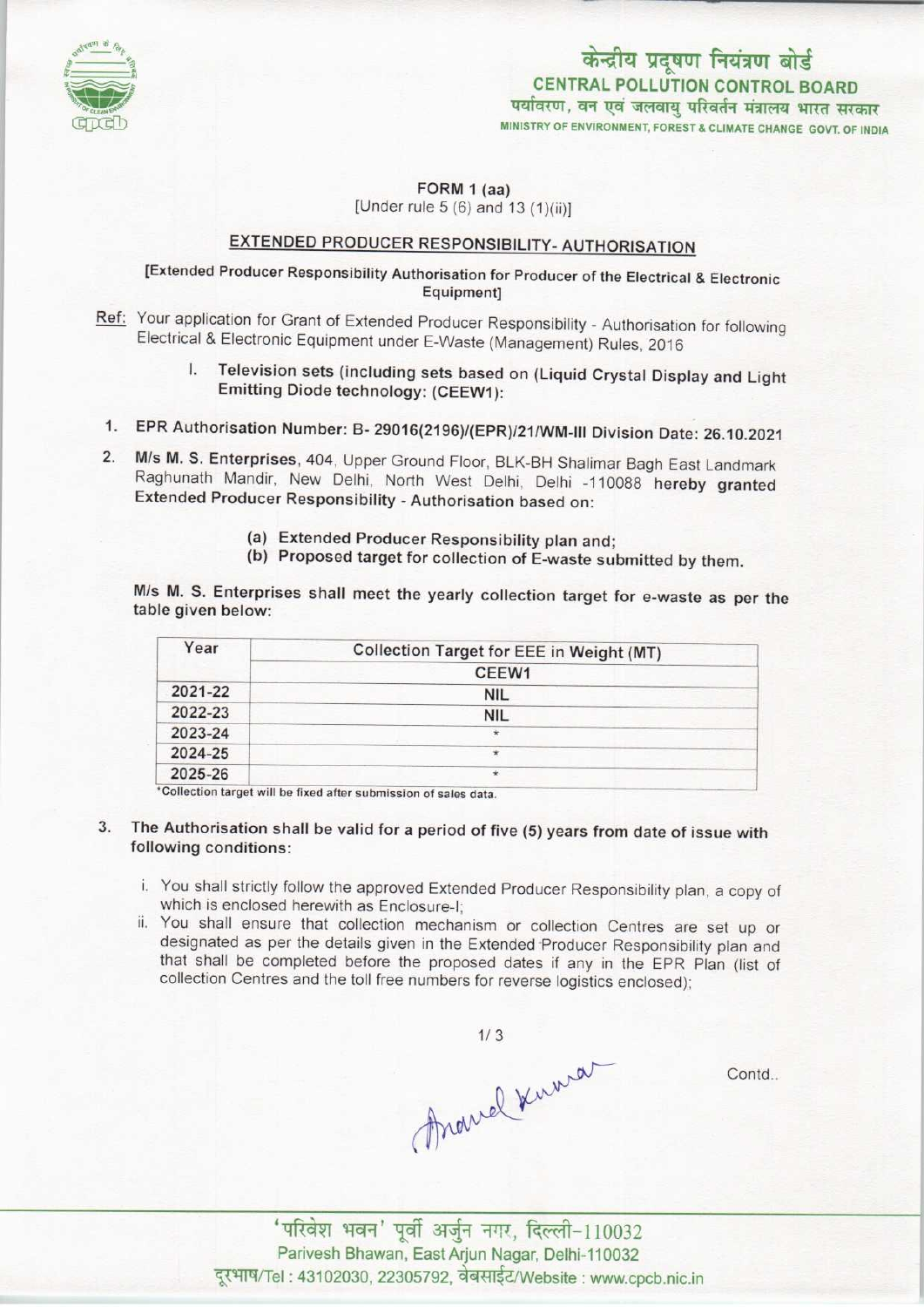

From pre page....

- iii. You shall ensure that all the collected e-waste is channelized to your PRO'S (M/s Pro Connect, G-7,New Market, Near Khasa Kothi Circle, Jaipur) and records shall be maintained at recycler/dismantler and your end;
- iv. You shall maintain records, in Form-2 of these Rules, of e-waste and make such records available for scrutiny by Central Pollution Control Board;
- v. You shall file annual returns in Form-3 to the Central Pollution Control Board on or before 30th day of June following the financial year to which that returns relates.

## vi. General Terms & Conditions of the Authorisation:

- a.The authorisation shall comply with provisions of the Environment (Protection) Act, 1986 and the E-waste (Management) Rules,2016 made there under;
- b.The authorisation or its renewal shall be produced for inspection at the request of an officer authorised by the Central Pollution Control Board;
- c.Any change in the approved Extended Producer Responsibility plan should be informed to Central Pollution Control Board within 15 days on which decision shall be communicated by Central Pollution Control Board within sixty days;
- d.It is the duty of the authorised person to take prior permission of the Central Pollution Control Board to close down any collection centre/points or any other facility which are part of the EPR plan;
- e. An application for the renewal of authorisation shall be made as laid down in subrule (vi) of rule of 13(1) the E-Waste (Management) Rules, 2016;
- f. The Board reserves right to cancel/amend/revoke the authorisation at any time as per the policy of the Board or Government.

## vii. Additional Conditions: -

- a)That the applicant will submit annual sales data along with annual returns;
- b) That the applicant has to ensure that the addresses of collection points provided by them in their EPR Plan are correct and traceable and the collection points/centres are functional;
- c) That the applicant will submit revised application for grant of EPR Authorisation in case of applicant adding/changing PRO or changing its EPR Plan;

 $2/3$ 

Anavel Kernson

Contd.